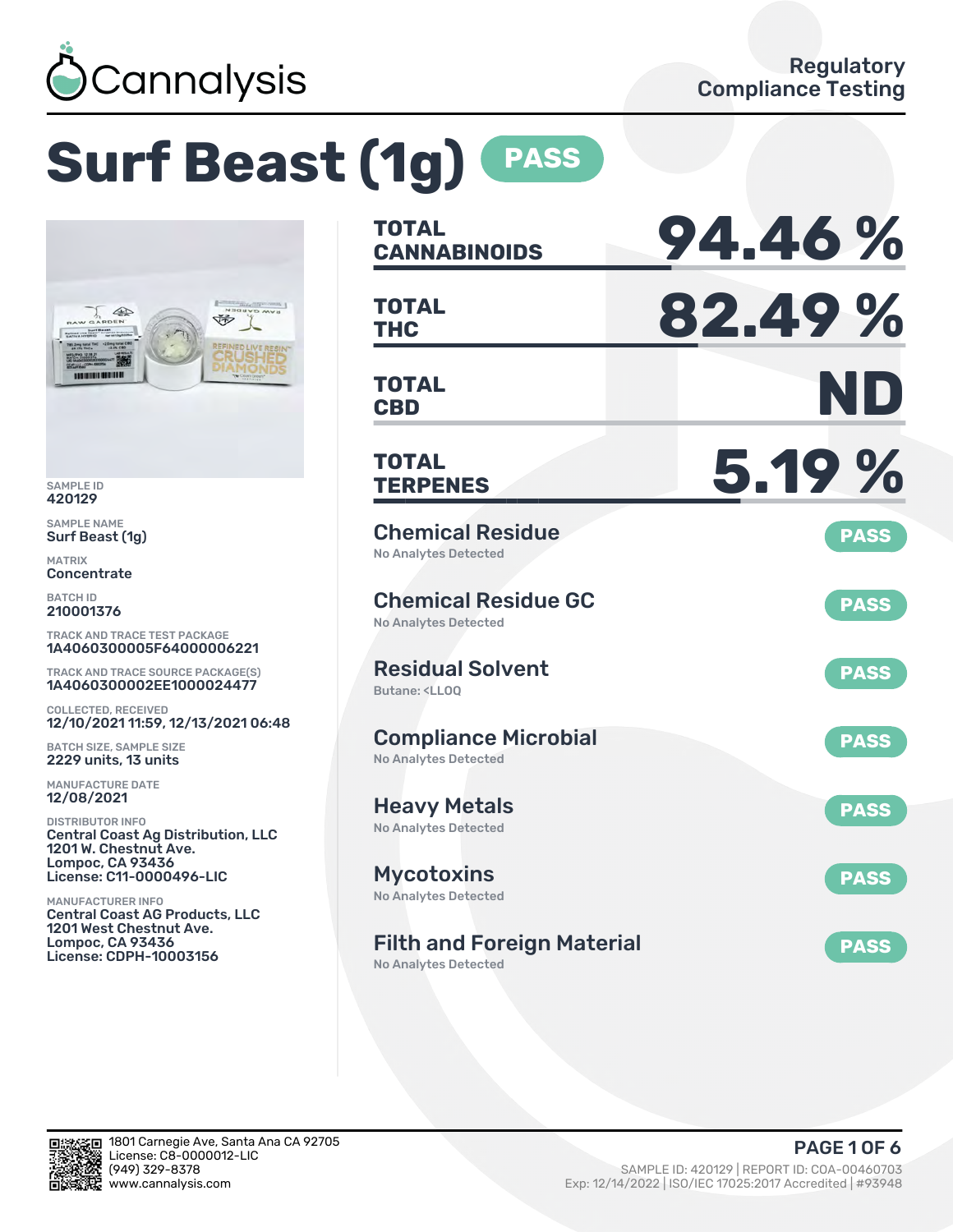

## CANNABINOID ANALYSIS

Total THC,CBD value(s) have been decarboxylated.

CBL ND 0.5000 1.0000

| TOTAL THC:          | 824.9 mg/g (82.49 %), 824.9 mg per package |
|---------------------|--------------------------------------------|
| TOTAL CBD:          | ND                                         |
| TOTAL CANNABINOIDS: | 944.6 mg/g (94.46 %)                       |

UNIT OF MEASUREMENT: Milligrams per Gram(mg/g)

| ANALYTE | <b>RESULT</b>         | LOD    | <b>LLOO</b> | <b>ANALYTE</b> | <b>RESULT</b> | <b>LOD</b> | <b>LLOO</b> |
|---------|-----------------------|--------|-------------|----------------|---------------|------------|-------------|
| ТНСа    | 939.0 mg/g (93.90 %)  | 0.5000 | 1.0000      | CBDa           | ND            | 0.5000     | 1.0000      |
| D9THC   | 1.445 mg/g (0.1445 %) | 0.5000 | 1.0000      | CBD            | ND.           | 0.5000     | 1.0000      |
| D8THC   | ND                    | 0.5000 | 1.0000      | CBDv           | ND            | 0.5000     | 1.0000      |

| ANALYIE     | RESULT                 | LUD    | LLUU   | ANALYIE          | RESULI    | LUD    | LLUU   |
|-------------|------------------------|--------|--------|------------------|-----------|--------|--------|
| THCa        | 939.0 mg/g (93.90 %)   | 0.5000 | 1.0000 | CBDa             | ND.       | 0.5000 | 1.0000 |
| D9THC       | 1.445 mg/g $(0.1445%)$ | 0.5000 | 1.0000 | CBD              | <b>ND</b> | 0.5000 | 1.0000 |
| D8THC       | ND                     | 0.5000 | 1.0000 | CBD <sub>v</sub> | <b>ND</b> | 0.5000 | 1.0000 |
| CBN         | $<$ 1 mg/g             | 0.5000 | 1.0000 | CBCa             | ND.       | 0.5000 | 1.0000 |
| THCva       | 4.121 mg/g (0.4121 %)  | 0.5000 | 1.0000 | СВС              | <b>ND</b> | 0.5000 | 1.0000 |
| <b>THCv</b> | ND.                    | 0.5000 | 1.0000 | CBGa             | <b>ND</b> | 0.5000 | 1.0000 |
| ExoTHC      | $\leq 1$ mg/g          | 0.5000 | 1.0000 | <b>CBG</b>       | <b>ND</b> | 0.5000 | 1.0000 |
|             |                        |        |        |                  |           |        |        |

#### ADDITIONAL INFORMATION

| Method:              | SOP-TECH-001 | Sample Prepped: 12/14/2021 10:29  | Sample Approved: 12/14/2021 16:23  |  |
|----------------------|--------------|-----------------------------------|------------------------------------|--|
| Instrument: UPLC-DAD |              | Sample Analyzed: 12/14/2021 11:46 | Prep-Analytical Batch: 34482-28400 |  |



### TOTAL TERPENES: 51.99 mg/g (5.199 %)

| UNIT OF MEASUREMENT:    | Milligrams per Gram(mg/g)                                                                                          |            |                  |                        |                                                    |        |             |
|-------------------------|--------------------------------------------------------------------------------------------------------------------|------------|------------------|------------------------|----------------------------------------------------|--------|-------------|
| ANALYTE                 | <b>RESULT</b>                                                                                                      | <b>LOD</b> | LL <sub>00</sub> | <b>ANALYTE</b>         | <b>RESULT</b>                                      | LOD    | <b>LLOQ</b> |
| 3-Carene                | <b>ND</b>                                                                                                          | 1.000      | 2.500            | Alpha bisabolol        | <ll0q< td=""><td>0.1000</td><td>0.500</td></ll0q<> | 0.1000 | 0.500       |
| Alpha cedrene           | <b>ND</b>                                                                                                          | 1.000      | 2.500            | Alpha humulene         | 2.510 mg/g $(0.2510\%)$                            | 0.5000 | 1.000       |
| Alpha pinene            | 2.458 mg/g $(0.2458\%)$                                                                                            | 0.1000     | 1.000            | Alpha terpinene        | <b>ND</b>                                          | 0.5000 | 1.000       |
| Alpha terpineol         | 1.127 mg/g $(0.1127%)$                                                                                             | 0.3260     | 0.6520           | Beta caryophyllene     | 5.628 mg/g (0.5628 %)                              | 0.5000 | 1.000       |
| Beta myrcene            | 8.337 mg/g (0.8337 %)                                                                                              | 0.5000     | 1.000            | Beta pinene            | 1.319 mg/g $(0.1319\%)$                            | 0.6070 | 1.214       |
| Borneol                 | <b>ND</b>                                                                                                          | 1.000      | 2.500            | Camphene               | $<$ LLOO                                           | 0.5000 | 1.000       |
| Camphor                 | <b>ND</b>                                                                                                          | 0.1000     | 0.5000           | Caryophyllene oxide ND |                                                    | 0.5000 | 2.500       |
| Cedrol                  | <b>ND</b>                                                                                                          | 0.5000     | 1.000            | Cis geraniol           | <b>ND</b>                                          | 1.000  | 2.500       |
| Cis nerolidol           | <b>ND</b>                                                                                                          | 2.500      | 5.000            | Eucalyptol             | <b>ND</b>                                          | 0.1000 | 0.500       |
| Fenchol                 | $2.141 \,\mathrm{mg/g}$ (0.2141 %)                                                                                 | 0.5000     | 1.000            | Fenchone               | <ll0q< td=""><td>0.1000</td><td>0.500</td></ll0q<> | 0.1000 | 0.500       |
| Gamma terpinene         | $<$ LLOO                                                                                                           | 0.1000     | 0.5000           | Gamma terpineol        | <b>ND</b>                                          | 0.2090 | 0.523       |
| Geranyl acetate         | <b>ND</b>                                                                                                          | 0.1000     | 0.5000           | Guaiol                 | <b>ND</b>                                          | 2.500  | 5.000       |
| Isoborneol              | <b>ND</b>                                                                                                          | 0.5000     | 1.000            | Isopulegol             | <b>ND</b>                                          | 2.500  | 5.000       |
| Limonene                | 18.89 mg/g (1.889 %)                                                                                               | 0.5000     | 2.500            | Linalool               | 1.491 mg/g $(0.1491\%)$                            | 0.5000 | 1.000       |
| Menthol                 | <b>ND</b>                                                                                                          | 1.000      | 2.500            | Ocimene 1              | <b>ND</b>                                          | 0.1550 | 0.310       |
| Ocimene 2               | <ll00< td=""><td>0.3450</td><td>1.725</td><td>P-cymene</td><td><b>ND</b></td><td>0.5230</td><td>1.045</td></ll00<> | 0.3450     | 1.725            | P-cymene               | <b>ND</b>                                          | 0.5230 | 1.045       |
| P-mentha-1,5-diene ND   |                                                                                                                    | 0.5000     | 1.000            | Pulegone               | <b>ND</b>                                          | 0.1000 | 0.500       |
| Sabinene                | <b>ND</b>                                                                                                          | 0.5000     | 1.000            | Terpinolene            | $8.091 \,\mathrm{mg/g}$ (0.8091 %)                 | 0.1000 | 0.500       |
| Trans beta farnesene ND |                                                                                                                    | 2.500      | 5.000            | Trans geraniol         | <b>ND</b>                                          | 0.5000 | 2.500       |
| Trans nerolidol         | <b>ND</b>                                                                                                          | 0.5000     | 2.500            | Valencene              | <b>ND</b>                                          | 0.5000 | 1.000       |
|                         |                                                                                                                    |            |                  |                        |                                                    |        |             |

| ANALYTE                 | <b>RESULT</b>                                                                                                               | <b>LOD</b> | <b>LLOQ</b> | <b>ANALYTE</b>         | <b>RESULT</b>                                       | <b>LOD</b> | <b>LLOQ</b> |
|-------------------------|-----------------------------------------------------------------------------------------------------------------------------|------------|-------------|------------------------|-----------------------------------------------------|------------|-------------|
| 3-Carene                | <b>ND</b>                                                                                                                   | 1.000      | 2.500       | Alpha bisabolol        | <lloq< td=""><td>0.1000</td><td>0.5000</td></lloq<> | 0.1000     | 0.5000      |
| Alpha cedrene           | <b>ND</b>                                                                                                                   | 1.000      | 2.500       | Alpha humulene         | 2.510 mg/g (0.2510 %)                               | 0.5000     | 1.000       |
| Alpha pinene            | 2.458 mg/g $(0.2458\%)$                                                                                                     | 0.1000     | 1.000       | Alpha terpinene        | <b>ND</b>                                           | 0.5000     | 1.000       |
| Alpha terpineol         | 1.127 mg/g $(0.1127%)$                                                                                                      | 0.3260     | 0.6520      | Beta caryophyllene     | 5.628 mg/g (0.5628 %)                               | 0.5000     | 1.000       |
| Beta myrcene            | 8.337 mg/g (0.8337 %)                                                                                                       | 0.5000     | 1.000       | Beta pinene            | 1.319 mg/g $(0.1319\%)$                             | 0.6070     | 1.214       |
| Borneol                 | <b>ND</b>                                                                                                                   | 1.000      | 2.500       | Camphene               | <lloq< td=""><td>0.5000</td><td>1.000</td></lloq<>  | 0.5000     | 1.000       |
| Camphor                 | <b>ND</b>                                                                                                                   | 0.1000     | 0.5000      | Caryophyllene oxide ND |                                                     | 0.5000     | 2.500       |
| Cedrol                  | <b>ND</b>                                                                                                                   | 0.5000     | 1.000       | Cis geraniol           | <b>ND</b>                                           | 1.000      | 2.500       |
| Cis nerolidol           | <b>ND</b>                                                                                                                   | 2.500      | 5.000       | Eucalyptol             | <b>ND</b>                                           | 0.1000     | 0.5000      |
| Fenchol                 | $2.141$ mg/g (0.2141%)                                                                                                      | 0.5000     | 1.000       | Fenchone               | <lloq< td=""><td>0.1000</td><td>0.5000</td></lloq<> | 0.1000     | 0.5000      |
| Gamma terpinene         | <ll0q< td=""><td>0.1000</td><td>0.5000</td><td>Gamma terpineol</td><td><b>ND</b></td><td>0.2090</td><td>0.5230</td></ll0q<> | 0.1000     | 0.5000      | Gamma terpineol        | <b>ND</b>                                           | 0.2090     | 0.5230      |
| Geranyl acetate         | <b>ND</b>                                                                                                                   | 0.1000     | 0.5000      | Guaiol                 | <b>ND</b>                                           | 2.500      | 5.000       |
| Isoborneol              | <b>ND</b>                                                                                                                   | 0.5000     | 1.000       | Isopulegol             | <b>ND</b>                                           | 2.500      | 5.000       |
| Limonene                | 18.89 mg/g (1.889 %)                                                                                                        | 0.5000     | 2.500       | Linalool               | 1.491 mg/g $(0.1491\%)$                             | 0.5000     | 1.000       |
| Menthol                 | <b>ND</b>                                                                                                                   | 1.000      | 2.500       | Ocimene 1              | <b>ND</b>                                           | 0.1550     | 0.3100      |
| Ocimene 2               | <lloq< td=""><td>0.3450</td><td>1.725</td><td>P-cymene</td><td><b>ND</b></td><td>0.5230</td><td>1.045</td></lloq<>          | 0.3450     | 1.725       | P-cymene               | <b>ND</b>                                           | 0.5230     | 1.045       |
| P-mentha-1,5-diene ND   |                                                                                                                             | 0.5000     | 1.000       | Pulegone               | <b>ND</b>                                           | 0.1000     | 0.5000      |
| Sabinene                | <b>ND</b>                                                                                                                   | 0.5000     | 1.000       | Terpinolene            | 8.091 mg/g (0.8091 %)                               | 0.1000     | 0.5000      |
| Trans beta farnesene ND |                                                                                                                             | 2.500      | 5.000       | Trans geraniol         | <b>ND</b>                                           | 0.5000     | 2.500       |
| Trans nerolidol         | <b>ND</b>                                                                                                                   | 0.5000     | 2.500       | Valencene              | <b>ND</b>                                           | 0.5000     | 1.000       |



1801 Carnegie Ave, Santa Ana CA 92705 License: C8-0000012-LIC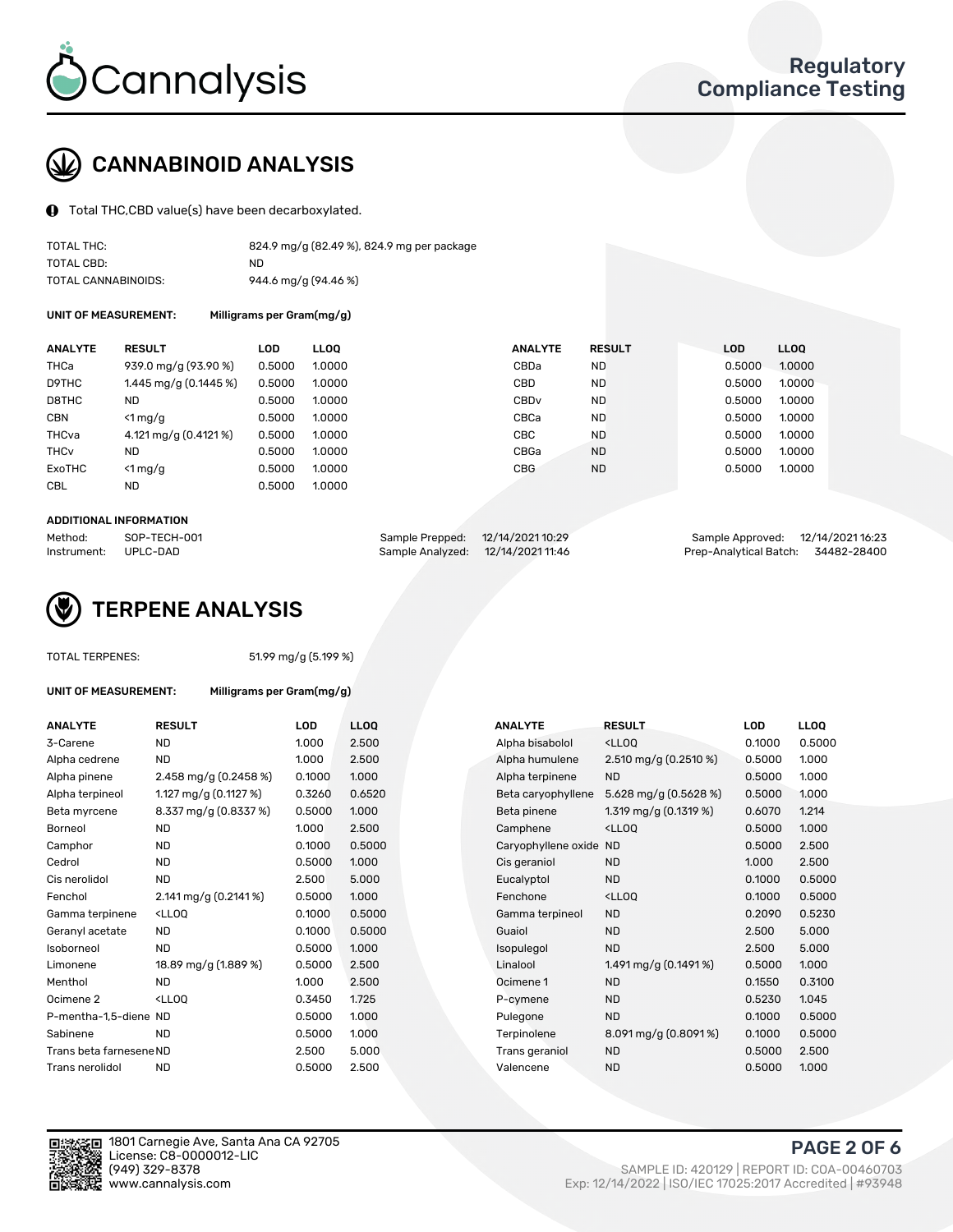

## Regulatory Compliance Testing

#### ADDITIONAL INFORMATION

Method: SOP-TECH-027 Sample Prepped: 12/13/2021 13:54 Sample Approved: 12/14/2021 12:07 Prep-Analytical Batch: 34467-28388



CHEMICAL RESIDUE ANALYSIS PASS

UNIT OF MEASUREMENT: Micrograms per Gram(ug/g)

| <b>ANALYTE</b>    | <b>RESULT</b> | LOD    | LL <sub>OO</sub> | <b>ACTION LEVEL</b> |      | <b>ANALYTE</b>      | <b>RESULT</b> | <b>LOD</b> | <b>LLOQ</b> | <b>ACTION LEVEL</b> |      |
|-------------------|---------------|--------|------------------|---------------------|------|---------------------|---------------|------------|-------------|---------------------|------|
| Abamectin         | <b>ND</b>     | 0.0200 | 0.0400           | 0.1000              | Pass | Acephate            | <b>ND</b>     | 0.0200     | 0.0400      | 0.1000              | Pass |
| Acequinocyl       | <b>ND</b>     | 0.0200 | 0.0400           | 0.1000              | Pass | Acetamiprid         | <b>ND</b>     | 0.0200     | 0.0400      | 0.1000              | Pass |
| Aldicarb          | <b>ND</b>     | 0.0200 | 0.0400           | 0.0                 | Pass | Azoxystrobin        | <b>ND</b>     | 0.0200     | 0.0400      | 0.1000              | Pass |
| Bifenazate        | <b>ND</b>     | 0.0200 | 0.0400           | 0.1000              | Pass | <b>Bifenthrin</b>   | <b>ND</b>     | 0.0200     | 0.0400      | 3.000               | Pass |
| <b>Boscalid</b>   | <b>ND</b>     | 0.0200 | 0.0400           | 0.1000              | Pass | Carbaryl            | <b>ND</b>     | 0.0200     | 0.0400      | 0.5000              | Pass |
| Carbofuran        | <b>ND</b>     | 0.0200 | 0.0400           | 0.0                 | Pass | Chlorantraniliprole | <b>ND</b>     | 0.0200     | 0.0400      | 10.00               | Pass |
| Clofentezine      | <b>ND</b>     | 0.0200 | 0.0400           | 0.1000              | Pass | Coumaphos           | <b>ND</b>     | 0.0200     | 0.0400      | 0.0                 | Pass |
| Cyfluthrin        | <b>ND</b>     | 0.4000 | 1.000            | 2.000               | Pass | Cypermethrin        | <b>ND</b>     | 0.4000     | 1.000       | 1.000               | Pass |
| Daminozide        | <b>ND</b>     | 0.0200 | 0.0400           | 0.0                 | Pass | Diazinon            | <b>ND</b>     | 0.0200     | 0.0400      | 0.1000              | Pass |
| <b>Dichlorvos</b> | <b>ND</b>     | 0.0200 | 0.0400           | 0.0                 | Pass | Dimethoate          | <b>ND</b>     | 0.0200     | 0.0400      | 0.0                 | Pass |
| Dimethomorph      | <b>ND</b>     | 0.0200 | 0.0400           | 2.000               | Pass | <b>Ethoprophos</b>  | <b>ND</b>     | 0.0200     | 0.0400      | 0.0                 | Pass |
| Etofenprox        | <b>ND</b>     | 0.0200 | 0.0400           | 0.0                 | Pass | Etoxazole           | <b>ND</b>     | 0.0200     | 0.0400      | 0.1000              | Pass |
| Fenhexamid        | <b>ND</b>     | 0.0200 | 0.0400           | 0.1000              | Pass | Fenoxycarb          | <b>ND</b>     | 0.0200     | 0.0400      | 0.0                 | Pass |
| Fenpyroximate     | <b>ND</b>     | 0.0200 | 0.0400           | 0.1000              | Pass | Fipronil            | <b>ND</b>     | 0.0400     | 0.1000      | 0.0                 | Pass |
| Flonicamid        | <b>ND</b>     | 0.0200 | 0.0400           | 0.1000              | Pass | Fludioxonil         | <b>ND</b>     | 0.0200     | 0.0400      | 0.1000              | Pass |
| Hexythiazox       | <b>ND</b>     | 0.0200 | 0.0400           | 0.1000              | Pass | Imazalil            | <b>ND</b>     | 0.0200     | 0.0400      | 0.0                 | Pass |
| Imidacloprid      | <b>ND</b>     | 0.0200 | 0.0400           | 5.000               | Pass | Kresoxim methyl     | <b>ND</b>     | 0.0200     | 0.0400      | 0.1000              | Pass |
| Malathion         | <b>ND</b>     | 0.0200 | 0.0400           | 0.5000              | Pass | Metalaxyl           | <b>ND</b>     | 0.0200     | 0.0400      | 2.000               | Pass |
| Methiocarb        | <b>ND</b>     | 0.0200 | 0.0400           | 0.0                 | Pass | Methomyl            | <b>ND</b>     | 0.0200     | 0.0400      | 1.000               | Pass |
| Mevinphos         | <b>ND</b>     | 0.0200 | 0.0400           | 0.0                 | Pass | Myclobutanil        | <b>ND</b>     | 0.0200     | 0.0400      | 0.1000              | Pass |
| Naled             | <b>ND</b>     | 0.0200 | 0.0400           | 0.1000              | Pass | Oxamyl              | <b>ND</b>     | 0.0200     | 0.0400      | 0.5000              | Pass |
| Paclobutrazol     | <b>ND</b>     | 0.0200 | 0.0400           | 0.0                 | Pass | Permethrins         | <b>ND</b>     | 0.0400     | 0.1000      | 0.5000              | Pass |
| Phosmet           | <b>ND</b>     | 0.0200 | 0.0400           | 0.1000              | Pass | Piperonyl butoxide  | <b>ND</b>     | 0.0200     | 0.0400      | 3.000               | Pass |
| Prallethrin       | <b>ND</b>     | 0.0200 | 0.0400           | 0.1000              | Pass | Propiconazole       | <b>ND</b>     | 0.0200     | 0.0400      | 0.1000              | Pass |
| Propoxur          | <b>ND</b>     | 0.0200 | 0.0400           | 0.0                 | Pass | Pyrethrins          | <b>ND</b>     | 0.0200     | 0.0400      | 0.5000              | Pass |
| Pyridaben         | <b>ND</b>     | 0.0200 | 0.0400           | 0.1000              | Pass | Spinetoram          | <b>ND</b>     | 0.0200     | 0.0400      | 0.1000              | Pass |
| Spinosad          | <b>ND</b>     | 0.0300 | 0.0700           | 0.1000              | Pass | Spiromesifen        | <b>ND</b>     | 0.0200     | 0.0400      | 0.1000              | Pass |
| Spirotetramat     | <b>ND</b>     | 0.0200 | 0.0400           | 0.1000              | Pass | Spiroxamine         | <b>ND</b>     | 0.0200     | 0.0400      | 0.0                 | Pass |
| Tebuconazole      | <b>ND</b>     | 0.0200 | 0.0400           | 0.1000              | Pass | Thiacloprid         | <b>ND</b>     | 0.0200     | 0.0400      | 0.0                 | Pass |
| Thiamethoxam      | <b>ND</b>     | 0.0200 | 0.0400           | 5.000               | Pass | Trifloxystrobin     | <b>ND</b>     | 0.0200     | 0.0400      | 0.1000              | Pass |

## ADDITIONAL INFORMATION

Method: SOP-TECH-002 Sample Prepped: 12/13/2021 13:54 Sample Approved: 12/14/2021 10:31<br>Instrument: LC-MS/MS Sample Analyzed: 12/13/2021 13:56 Prep-Analytical Batch: 34461-28380 Prep-Analytical Batch: 34461-28380

PAGE 3 OF 6

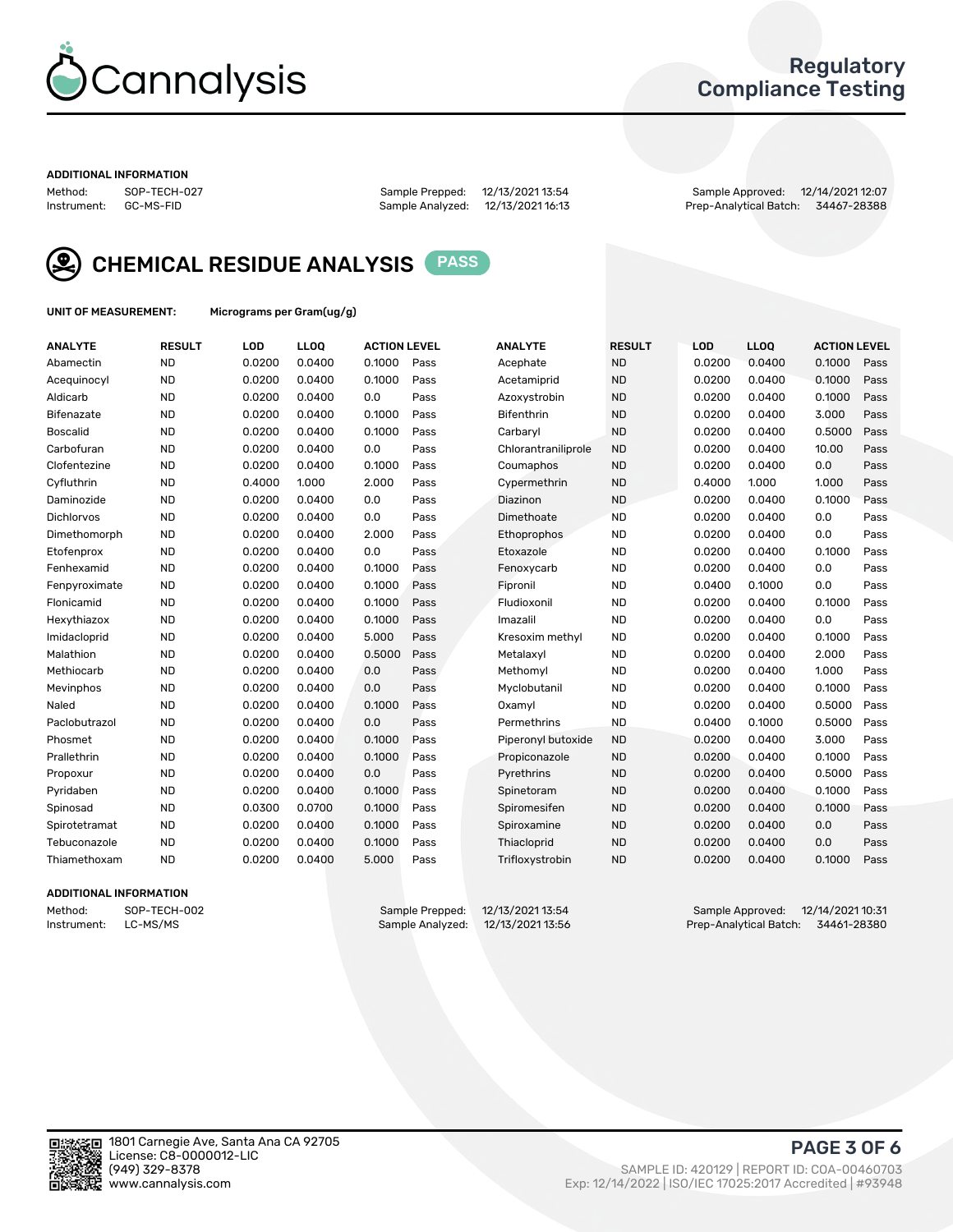

## CHEMICAL RESIDUE GC ANALYSIS PASS

| UNIT OF MEASUREMENT: | Micrograms per Gram(ug/g) |  |  |  |  |  |
|----------------------|---------------------------|--|--|--|--|--|
|                      |                           |  |  |  |  |  |

| <b>ANALYTE</b>                                   | <b>RESULT</b>            | LOD    | LLOO   | <b>ACTION LEVEL</b> |                                     | <b>ANALYTE</b>                       | <b>RESULT</b> | LOD.             | <b>LLOO</b>            | <b>ACTION LEVEL</b>             |      |
|--------------------------------------------------|--------------------------|--------|--------|---------------------|-------------------------------------|--------------------------------------|---------------|------------------|------------------------|---------------------------------|------|
| Captan                                           | <b>ND</b>                | 0.1000 | 0.2000 | 0.7000              | Pass                                | Chlordane                            | <b>ND</b>     | 0.0109           | 0.0136                 | 0.0                             | Pass |
| Methyl parathion                                 | <b>ND</b>                | 0.0400 | 0.1000 | 0.0                 | Pass                                | <b>PCNB</b>                          | <b>ND</b>     | 0.0200           | 0.0400                 | 0.1000                          | Pass |
| Chlorfenapyr                                     | <b>ND</b>                | 0.0800 | 0.1000 | 0.0                 | Pass                                | Chlorpyrifos                         | <b>ND</b>     | 0.0800           | 0.1000                 | 0.0                             | Pass |
| ADDITIONAL INFORMATION<br>Method:<br>Instrument: | SOP-TECH-010<br>GC-MS/MS |        |        |                     | Sample Prepped:<br>Sample Analyzed: | 12/13/2021 13:54<br>12/13/2021 13:57 |               | Sample Approved: | Prep-Analytical Batch: | 12/14/2021 08:51<br>34460-28381 |      |

## RESIDUAL SOLVENT ANALYSIS PASS

UNIT OF MEASUREMENT: Micrograms per Gram(ug/g)

| <b>ANALYTE</b>       | <b>RESULT</b> | <b>LOD</b> | <b>LLOO</b> | <b>ACTION LEVEL</b> |      | <b>ANALYTE</b>           | <b>RESULT</b>                                                               | LOD    | <b>LLOO</b> | <b>ACTION LEVEL</b> |      |
|----------------------|---------------|------------|-------------|---------------------|------|--------------------------|-----------------------------------------------------------------------------|--------|-------------|---------------------|------|
| Acetone              | <b>ND</b>     | 50.00      | 100.0       | 5000                | Pass | Acetonitrile             | <b>ND</b>                                                                   | 50.00  | 100.0       | 410.0               | Pass |
| Benzene              | <b>ND</b>     | 0.5000     | 1.000       | 1.000               | Pass | <b>Butane</b>            | <lloo< td=""><td>50.00</td><td>100.0</td><td>5000</td><td>Pass</td></lloo<> | 50.00  | 100.0       | 5000                | Pass |
| Chloroform           | <b>ND</b>     | 0.5000     | 1.000       | 1.000               | Pass | Ethanol                  | <b>ND</b>                                                                   | 50.00  | 100.0       | 5000                | Pass |
| <b>Ethyl Acetate</b> | <b>ND</b>     | 50.00      | 100.0       | 5000                | Pass | <b>Ethyl Ether</b>       | <b>ND</b>                                                                   | 50.00  | 100.0       | 5000                | Pass |
| Ethylene oxide       | <b>ND</b>     | 0.5000     | 1.000       | 1.000               | Pass | Heptane                  | <b>ND</b>                                                                   | 50.00  | 100.0       | 5000                | Pass |
| Hexane               | <b>ND</b>     | 50.00      | 100.0       | 290.0               | Pass | <b>Isopropyl Alcohol</b> | <b>ND</b>                                                                   | 50.00  | 100.0       | 5000                | Pass |
| Methanol             | <b>ND</b>     | 50.00      | 100.0       | 3000                | Pass | Methylene chloride       | <b>ND</b>                                                                   | 0.5000 | 1.000       | 1.000               | Pass |
| Pentane              | <b>ND</b>     | 50.00      | 100.0       | 5000                | Pass | Propane                  | <b>ND</b>                                                                   | 50.00  | 200.0       | 5000                | Pass |
| Toluene              | <b>ND</b>     | 50.00      | 100.0       | 890.0               | Pass | Xvlenes                  | <b>ND</b>                                                                   | 50.08  | 100.0       | 2170                | Pass |
| Trichloroethylene    | <b>ND</b>     | 0.5000     | 1.000       | 1.000               | Pass | 1.2-Dichloroethane       | <b>ND</b>                                                                   | 0.5000 | 1.000       | 1.000               | Pass |

#### ADDITIONAL INFORMATION

|             | ADDITIONAL INFORMATION |                                   |                                    |  |
|-------------|------------------------|-----------------------------------|------------------------------------|--|
| Method:     | SOP-TECH-021           | Sample Prepped: 12/13/2021 15:33  | Sample Approved: 12/14/2021 11:39  |  |
| Instrument: | HS-GC-MS/FID           | Sample Analyzed: 12/13/2021 16:14 | Prep-Analytical Batch: 34466-28389 |  |



UNIT OF MEASUREMENT: Cycle Threshold (Ct)

| <b>ANALYTE</b> | <b>RESULT</b>              | LOD   | <b>LLOO</b> |                 | <b>ACTION LEVEL</b> | <b>ANALYTE</b>   | <b>RESULT</b>                         | LOD   | <b>LLOO</b> | <b>ACTION LEVEL</b> |      |
|----------------|----------------------------|-------|-------------|-----------------|---------------------|------------------|---------------------------------------|-------|-------------|---------------------|------|
| A.fumigatus    | <b>ND</b>                  | 33.00 | 0.0         | 0.0             | Pass                | A. flavus        | <b>ND</b>                             | 33.00 | 0.0         | 0.0                 | Pass |
| A. niger       | <b>ND</b>                  | 33.00 | 0.0         | 0.0             | Pass                | A. terreus       | <b>ND</b>                             | 33.00 | 0.0         | 0.0                 | Pass |
| <b>STEC</b>    | <b>ND</b>                  | 33.00 | 0.0         | 0.0             | Pass                | Salmonella spp   | <b>ND</b>                             | 33.00 | 0.0         | 0.0                 | Pass |
|                | ADDITIONAL INFORMATION     |       |             |                 |                     |                  |                                       |       |             |                     |      |
| Method:        | SOP-TECH-016, SOP-TECH-022 |       |             | Sample Prepped: | 12/14/2021 09:45    |                  | 12/14/2021 16:40<br>Sample Approved:  |       |             |                     |      |
| Instrument:    | aPCR                       |       |             |                 | Sample Analyzed:    | 12/14/2021 09:46 | Prep-Analytical Batch:<br>34475-28395 |       |             |                     |      |

(949) 329-8378 SAMPLE ID: 420129 | REPORT ID: COA-00460703 Exp: 12/14/2022 | ISO/IEC 17025:2017 Accredited | #93948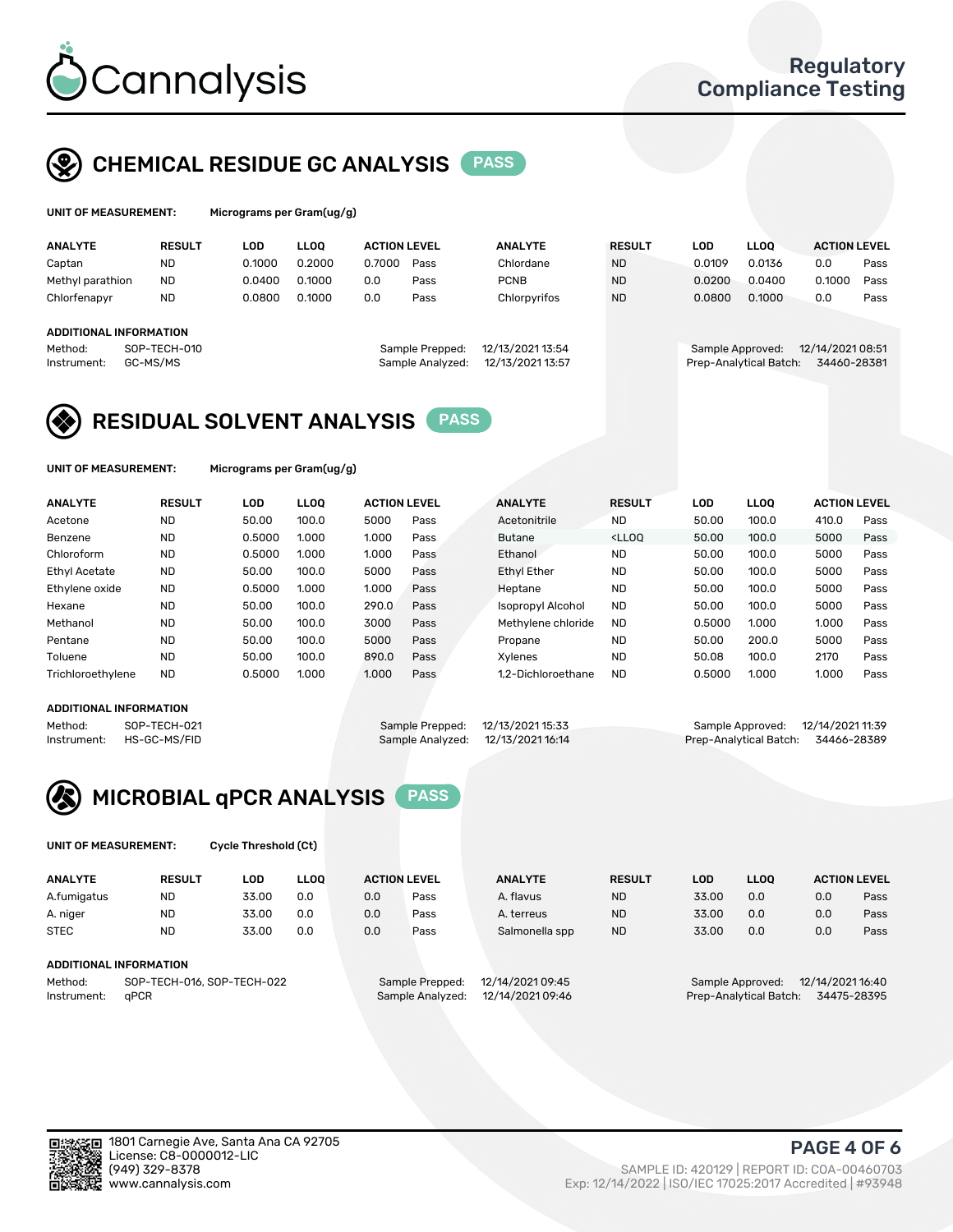



| UNIT OF MEASUREMENT: |                               | Micrograms per Gram(ug/g) |             |                     |                  |                  |               |            |                        |                     |      |
|----------------------|-------------------------------|---------------------------|-------------|---------------------|------------------|------------------|---------------|------------|------------------------|---------------------|------|
| <b>ANALYTE</b>       | <b>RESULT</b>                 | <b>LOD</b>                | <b>LLOO</b> | <b>ACTION LEVEL</b> |                  | <b>ANALYTE</b>   | <b>RESULT</b> | <b>LOD</b> | <b>LLOQ</b>            | <b>ACTION LEVEL</b> |      |
| Arsenic              | <b>ND</b>                     | 0.0120                    | 0.1000      | 0.2000              | Pass             | Cadmium          | <b>ND</b>     | 0.0072     | 0.0500                 | 0.2000              | Pass |
| Lead                 | <b>ND</b>                     | 0.0068                    | 0.0500      | 0.5000              | Pass             | Mercury          | <b>ND</b>     | 0.0060     | 0.0500                 | 0.1000              | Pass |
|                      | <b>ADDITIONAL INFORMATION</b> |                           |             |                     |                  |                  |               |            |                        |                     |      |
| Method:              | SOP-TECH-013                  |                           |             |                     | Sample Prepped:  | 12/13/2021 15:09 |               |            | Sample Approved:       | 12/14/2021 11:02    |      |
| Instrument:          | ICP-MS                        |                           |             |                     | Sample Analyzed: | 12/13/2021 15:09 |               |            | Prep-Analytical Batch: | 34465-28382         |      |
|                      |                               |                           |             |                     |                  |                  |               |            |                        |                     |      |
| (第)                  | <b>MYCOTOXINS ANALYSIS</b>    |                           |             | <b>PASS</b>         |                  |                  |               |            |                        |                     |      |

UNIT OF MEASUREMENT: Micrograms per Kilogram(ug/kg)

| <b>ANALYTE</b>          | <b>RESULT</b> | LOD   | <b>LLOO</b> | <b>ACTION LEVEL</b> | <b>ANALYTE</b> | <b>RESULT</b> | LOD   | <b>LLOO</b> | <b>ACTION LEVEL</b> |
|-------------------------|---------------|-------|-------------|---------------------|----------------|---------------|-------|-------------|---------------------|
| Aflatoxin B1            | <b>ND</b>     | 1.000 | 2.000       | N/A                 | Aflatoxin B2   | <b>ND</b>     | 2.000 | 5.000       | N/A                 |
| Aflatoxin G1            | <b>ND</b>     | 2.000 | 5.000       | N/A                 | Aflatoxin G2   | <b>ND</b>     | 2.000 | 5.000       | N/A                 |
| <b>Total Aflatoxins</b> | <b>ND</b>     | 10.00 | 14.00       | 20.00<br>Pass       | Ochratoxin A   | <b>ND</b>     | 1.000 | 2.000       | 20.00<br>Pass       |
| ADDITIONAL INFORMATION  |               |       |             |                     |                |               |       |             |                     |
|                         |               |       |             |                     |                |               |       |             |                     |

#### ADDITIONAL INFORMATION

Method: SOP-TECH-020 Sample Prepped: 12/13/2021 15:02 Sample Approved: 12/14/2021 08:30 Instrument: LC-MS/MS Sample Analyzed: 12/13/2021 15:56 Prep-Analytical Batch: 34471-28387

# FILTH & FOREIGN MATERIAL ANALYSIS PASS

UNIT OF MEASUREMENT: Filth and Foreign Matter (%, #/3g)

| <b>ANALYTE</b>                                              | <b>RESULT</b> | LOD | <b>LLOO</b> | <b>ACTION LEVEL</b>                                                         |      | <b>ANALYTE</b> | <b>RESULT</b> | LOD                                                                           | <b>LLOO</b> | <b>ACTION LEVEL</b> |      |  |
|-------------------------------------------------------------|---------------|-----|-------------|-----------------------------------------------------------------------------|------|----------------|---------------|-------------------------------------------------------------------------------|-------------|---------------------|------|--|
| IF RH ME                                                    | ND            | 0.0 | 0.0         | 1.000                                                                       | Pass | <b>IFM</b>     | <b>ND</b>     | 0.0                                                                           | 0.0         | 25.00               | Pass |  |
| Mold                                                        | <b>ND</b>     | 0.0 | 0.0         | 25.00                                                                       | Pass | <b>SSCD</b>    | <b>ND</b>     | 0.0                                                                           | 0.0         | 25.00               | Pass |  |
| <b>ADDITIONAL INFORMATION</b>                               |               |     |             |                                                                             |      |                |               |                                                                               |             |                     |      |  |
| Method:<br>SOP-TECH-009<br>Instrument:<br>Visual Inspection |               |     |             | 12/14/2021 12:20<br>Sample Prepped:<br>12/14/2021 12:21<br>Sample Analyzed: |      |                |               | 12/14/2021 12:23<br>Sample Approved:<br>34493-28402<br>Prep-Analytical Batch: |             |                     |      |  |



PAGE 5 OF 6